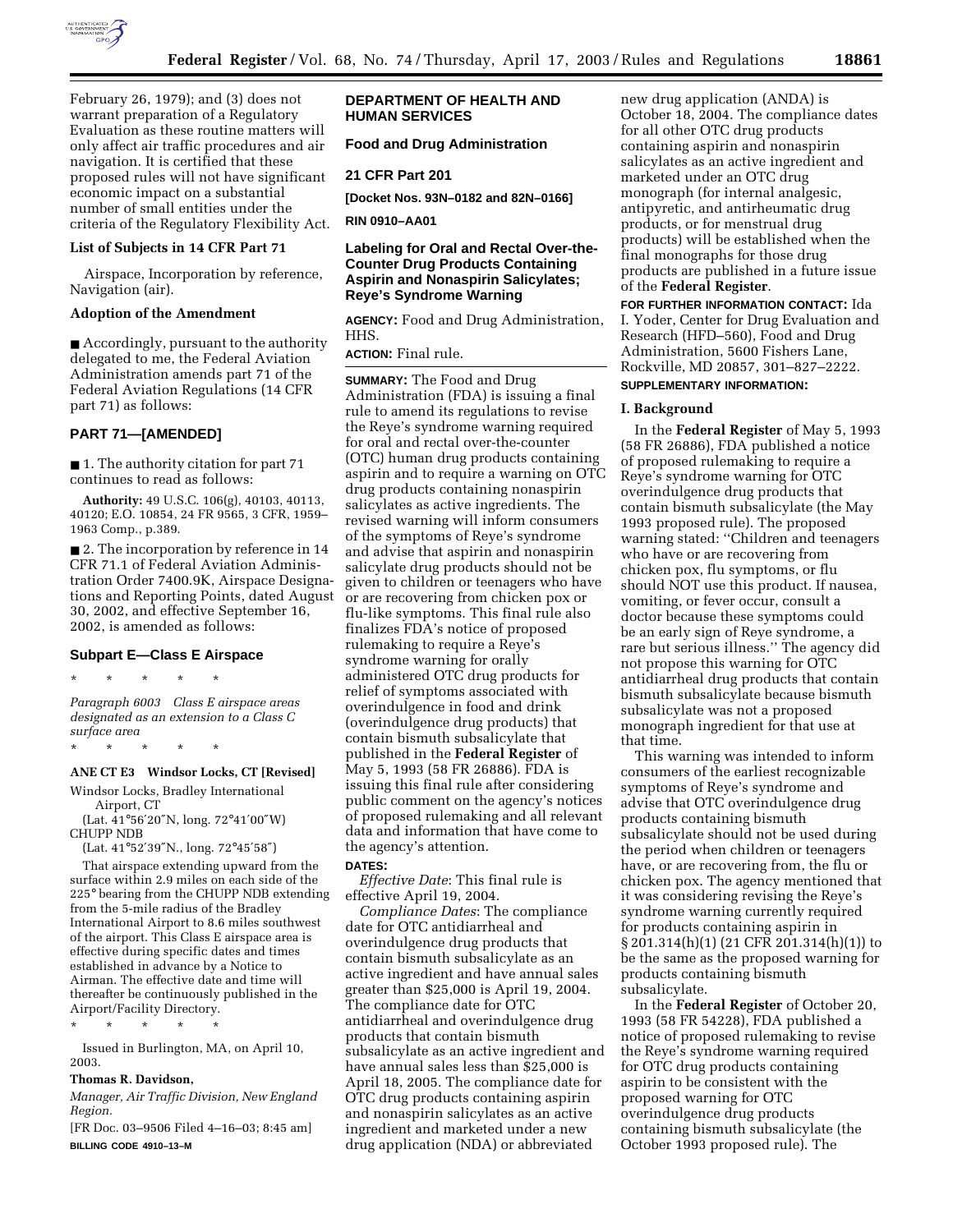agency also proposed to extend the warning to OTC drug products containing nonaspirin salicylates, such as choline salicylate, magnesium salicylate, and sodium salicylate, but did not specify whether the warning would apply to products containing salicylates used as inactive ingredients.

In response to the two proposals, the agency received comments from two manufacturers and two professional associations. These comments are on public display in the Dockets Management Branch (HFA–305), Food and Drug Administration, 5630 Fishers Lane, rm. 1061, Rockville, MD 20852 under Docket No. 82N–0166 or 93N– 0182.

The agency has determined that the two proposals should be combined so that all Reye's syndrome warnings appear in one place (§ 201.314(h)(1)), with an appropriate cross reference in the individual ingredient monographs. Thus, there is no need for a separate rule for overindulgence drug products containing bismuth subsalicylate. This Reye's syndrome warning also applies to OTC antidiarrheal drug products containing bismuth subsalicylate because bismuth subsalicylate is a monograph ingredient for this use at this time.

In the proposed rules to amend parts 201 and 257 (21 CFR parts 201 and 357), the agency advised that any final rule based on the proposals will be effective 6 months and 12 months, respectively, after the date of publication in the **Federal Register**. The agency is setting the effective date for this final rule at 12 months, but is establishing varying compliance dates for this final rule. (*See Compliance Dates* in the **DATES** section and section II, comment 11 of this document.) Any OTC drug product that is subject to this final rule that is initially introduced or initially delivered for introduction into interstate commerce after the compliance dates for the rule will be considered misbranded under sections 201(n) and 502(a) and (f) of the Federal Food, Drug, and Cosmetic Act (the act) (21 U.S.C. 321(n) and 352(a) and (f)) if it does not contain the new warning required by this final rule. Further, any OTC drug product subject to this final rule that is repackaged or relabeled after the compliance dates of

the rule must comply with the rule regardless of the date that the product was initially introduced or initially delivered for introduction into interstate commerce.

## **II. The Agency's Conclusions on the Comments**

(Comment 1) One comment supported the agency's proposal to require a Reye's syndrome warning on products containing nonaspirin salicylates. Other comments asserted that there are no scientific data establishing an association between nonaspirin salicylates and Reye's syndrome. The comments argued that numerous epidemiological studies of the etiology of Reye's syndrome have failed to suggest an association with nonaspirin salicylates. One comment included published reports of the Ohio Department of Health study (Ref. 1), the Public Health Service (PHS) pilot and main studies (Refs. 2 and 3), and the Yale study (Ref. 4) and cited two reports from Australia published in 1987 (Ref. 5) and 1990 (Ref. 6). The comment also included unpublished data (Ref. 7) based on the Ohio Department of Health study and the PHS pilot study.

The comments contended that the low incidence of Reye's syndrome, in spite of widespread use of nonaspirin salicylates and the presence of naturally occurring salicylates in food, strongly argues against an association with nonaspirin salicylates. The comments added that the case reports associating Reye's syndrome with the use of bismuth subsalicylate, calcium salicylate, and choline salicylate cited in the proposal provided insufficient detail to support such an association. The comments also criticized the in vitro data cited by the agency and questioned whether mitochondrial swelling, seen in the presence of salicylates in the studies, is relevant to the pathogenesis of Reye's syndrome. One comment suggested that aspirin's acetylation mechanism may be responsible for the association between aspirin and Reye's syndrome.

The agency has reviewed the epidemiologic studies submitted by the comment and agrees that they did not find an association between nonaspirin salicylates and Reye's syndrome.

However, these studies lacked sufficient subjects to adequately evaluate such an association.

The PHS pilot study (Ref. 2) reported an association between Reye's syndrome and salicylate use, but did not differentiate between aspirin and other salicylates. In the main study (Ref. 3), the independent risk of Reye's syndrome with nonaspirin salicylates could not be assessed because only two cases were not exposed to aspirin. The Ohio Department of Health study (Ref. 1) reported a significant association between aspirin use and Reye's syndrome (relative risk 11.5; confidence interval 2.7 - 48.4; p < 0.001). Further analysis (Ref. 7) of data from the second year of this study and the PHS pilot study showed that the Ohio study had a higher percentage of nonaspirin salicylate use in the Reye's syndrome cases than in the controls (25 percent versus 16.8 percent), whereas the findings for the PHS pilot study were mixed (14.8 percent versus 21.1, 31.6, and 12.7 percent). None of these findings were significant.

The agency notes that the Yale study (Ref. 4) investigated the validity of the reported association of aspirin and Reye's syndrome by evaluating potential bias associated with earlier studies. The authors concluded that there is a strong association between aspirin and Reye's syndrome, as reported in other studies, but the study did not evaluate the association of nonaspirin salicylates and Reye's syndrome. The two Australian studies mentioned by the comment (Refs. 5 and 6) did not show an association between salicylate ingestion (including aspirin) and Reye's syndrome.

The agency is aware of a number of reports linking bismuth subsalicylatecontaining products to Reye's syndrome (Ref. 8). As of May 1999, the agency found 27 cases of potential neurologic reaction for these products reported from 1989 through 1997 in its Spontaneous Reporting System (SRS). Fifteen of these cases had a possible diagnosis of Reyes syndrome, and most of these were children. The remaining 12 cases (6 pediatric and 6 adult) included a variety of neurological disorders. Table 1 summarizes the 15 reports.

TABLE 1.—CASE REPORTS OF REYE'S SYNDROME OR SUSPECTED REYE'S SYNDROME IN PEOPLE WHO TOOK BISMUTH **SUBSALICYLATE** 

| FDA Number <sup>1</sup> | Age <sup>2</sup> | Gender <sup>3</sup> | Event (year) | Other drugs <sup>4</sup> | Outcome <sup>5</sup> |
|-------------------------|------------------|---------------------|--------------|--------------------------|----------------------|
| 578534 and 725706       | 6Y               |                     | 1989         | APAP (only)              | ◡                    |
| 823003                  |                  | M                   |              |                          | ັ                    |
| 8230071                 |                  | ╰                   | 1985 or 1986 |                          | ◡                    |
| 824682                  |                  |                     | 1989         |                          | D                    |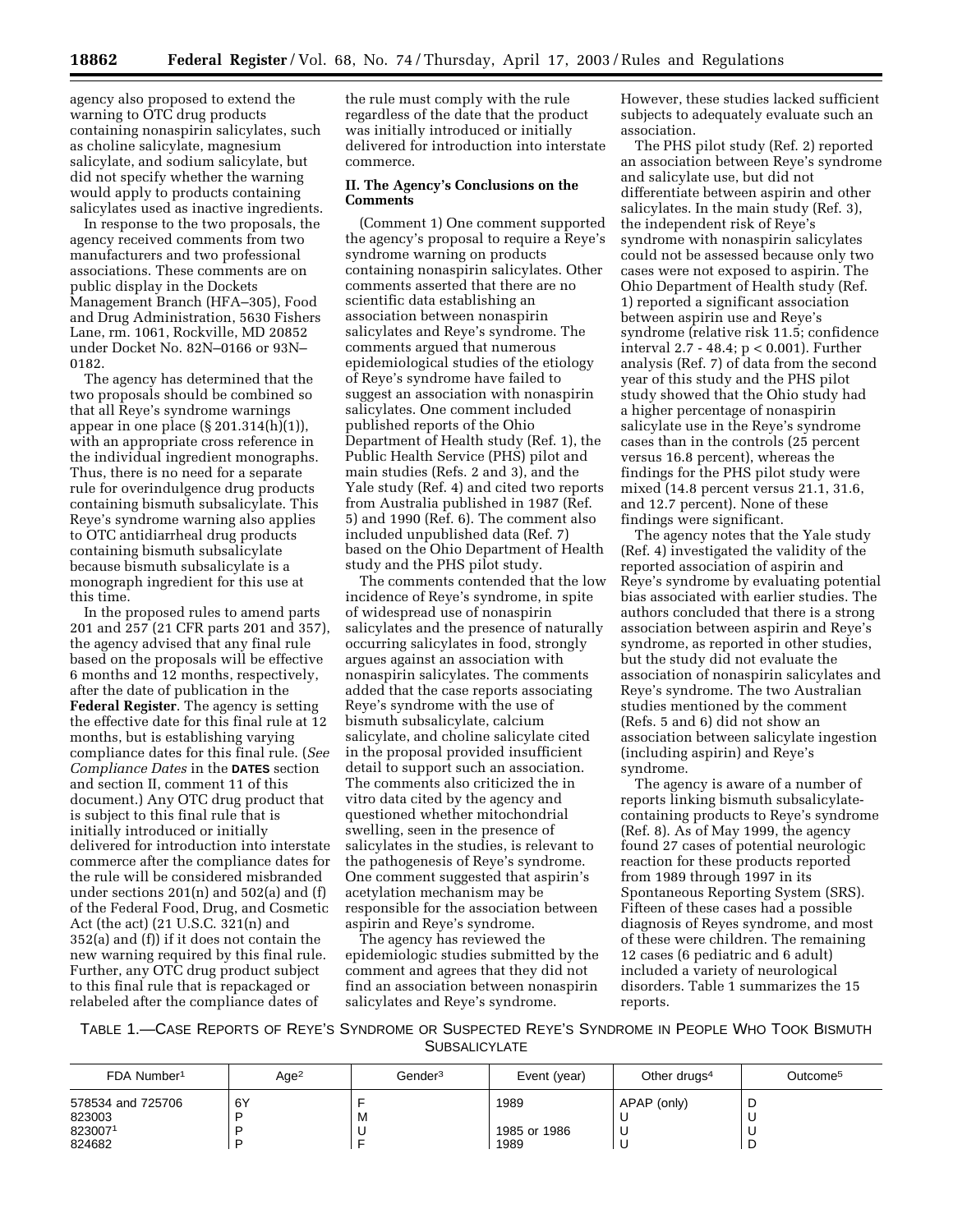| TABLE 1.-CASE REPORTS OF REYE'S SYNDROME OR SUSPECTED REYE'S SYNDROME IN PEOPLE WHO TOOK BISMUTH |  |  |  |  |  |  |  |  |  |
|--------------------------------------------------------------------------------------------------|--|--|--|--|--|--|--|--|--|
| SUBSALICYLATE-Continued                                                                          |  |  |  |  |  |  |  |  |  |

| FDA Number <sup>1</sup> | Age <sup>2</sup>  | Gender <sup>3</sup> | Event (year) | Other drugs <sup>4</sup> | Outcome <sup>5</sup> |
|-------------------------|-------------------|---------------------|--------------|--------------------------|----------------------|
| 824683                  | 12Y               |                     |              | U                        | D                    |
| 8304791                 | between 8 and 15Y | U                   | 1978         | ASA                      | н                    |
| 830513                  |                   |                     | 1989         |                          |                      |
| 8305161                 | between 8 and 15Y | U                   | 1978         | ASA                      | н                    |
| 952481                  | 6Y                | M                   | 1991         | <b>NR</b>                |                      |
| 957562                  | 12Y               |                     | 1992         | ASA, D                   | ш                    |
| 958922                  | 34M               |                     | 1992         | <b>NR</b>                |                      |
| 947149                  | 3Y                |                     | 1993         | NR.                      |                      |
| 15020571                | 14Y               | M                   | 1994         | APAP, CC                 | H                    |
| 1623073                 | 4Y                |                     | 1995         | APAP, D                  |                      |
| 1855719                 | 2Y                | M                   | 1996         | NR.                      | D                    |

1Also literature report

 $2 M =$  months,  $Y =$  years,  $P =$  pediatric,  $U =$  unknown

3F = female, M = male, U = unknown

4ASA = aspirin, APAP = acetaminophen, CC = cough/cold preparation, D = diphenhydrmine, NR = none reported, U = unknown

 $5D =$  died,  $H =$  hospitalized,  $U =$  unknown

Because of the limited information available on these cases, it is not certain that bismuth subsalicylate was the cause of Reye's syndrome. However, most of the reports identified bismuth subsalicylate use only prior to the diagnosis of Reye's syndrome. Death was reported in 60 percent of the cases.

The agency notes that a recent report by Orlowski (Ref. 9) suggested that many people originally diagnosed with Reye's syndrome may have had metabolic disorders. To test this hypothesis, Orlowski evaluated the medical records of subjects in the Australian studies (Refs. 5 and 6) that had not shown an association with aspirin or salicylate ingestion and Reye's syndrome. The medical records of 26 people who were originally diagnosed with Reye's syndrome and survived were reassessed using more precise diagnostic criteria. Eighteen (69 percent) of these were subsequently diagnosed as having other diseases (15 with inborn errors of metabolism). The most common metabolic disorder was medium-chain acyl-coenzyme-A dehydrogenase deficiency. Orlowski speculated that the disappearance of Reye's syndrome in the 1980s may be more related to the discovery of, and ability to diagnose, inborn errors of metabolism that mimic Reye's syndrome clinically, biochemically, and pathologically than to warning labels and the reduced use of aspirin. Although some people previously diagnosed with Reye's syndrome have been found to have metabolic disorders that may meet the criteria for a diagnosis of Reye's syndrome, and some people with metabolic disorders may be predisposed to developing Reye's syndrome, the agency finds there is no definitive evidence at this time that Reye's syndrome can generally be

attributed to metabolic disorders. As discussed previously, other studies (Refs. 1, 2, and 3) have shown an association with aspirin ingestion and Reye's syndrome.

The agency notes one comment's statement that the incidence of Reye's syndrome is low despite many foods with naturally occurring salicylates. Salicylates occur in many foods at low concentrations and in certain foods at relatively high concentrations. For instance, a few herbs and spices contain as much as 200 milligrams salicylate per 100 grams (Ref. 10). However, these food products are generally consumed in small amounts. The agency has no information to suggest that salicylates in food are associated with Reye's syndrome. Although salicylates are present in a wide range of foods, the amount consumed from foods is generally lower than the therapeutic doses in drugs.

The references submitted by the comment that suggested that the acetylation mechanism of aspirin may be responsible for Reye's syndrome did not provide adequate information to support this suggestion. The references included discussion of the hydrolysis of acetylsalicylic acid into acetyl and salicylic acid moieties and the further hydrolysis of the acetyl moiety to acetate, which is ultimately metabolized to carbon dioxide. Up to 50 percent of orally administered doses of acetylsalicylic acid are hydrolyzed before they reach the blood stream because of esterases located in the gut wall and the clearance of the compound by the liver (Ref. 11). Packham (Ref. 12) noted that the acetyl moiety can rapidly acetylate cyclo-oxygenase in platelets at micromolar concentration. However, it may not remain in the circulation long enough to acetylate other proteins to an

extent that alters their function. Salicylic acid is the circulating drug form which is shared by all salicylate products. It undergoes direct renal excretion and hepatic biotransformation through several enzymatic systems.

As noted in the October 1993 proposed rule (58 FR 54228 at 54229) there are some in vitro biochemical data that suggest salicylate may contribute to mitochondrial injury that is characteristic of Reye's syndrome. Based on a more recent in vitro study, Trost and Lemasters (Ref. 13) suggested that induction of the mitochondrial permeability transition (MPT) is a common pathophysiological mechanism causing mitochondrial injury in Reye's syndrome. In that study, MPT induction by aspirin required alkaline hydrolysis. Because aspirin spontaneously decomposes to salicylate, the authors said it is likely that salicylate, rather than acetylsalicylate, is the primary inducer of MPT.

While some in vitro studies (Refs. 14 and 15) suggest salicylate is responsible for mitochondrial injury that may be responsible for the pathogenesis of Reye's syndrome, the agency agrees with the comment that the evidence is not sufficient to show the salicylate moiety is responsible for Reye's syndrome. The pathogenesis of Reye's syndrome is not known. None of the submitted references link Reye's syndrome to either the salicylate or acetyl drug moiety.

Although the agency does not have definitive evidence that drugs containing nonaspirin salicylates significantly increase the risk of Reye's syndrome, a number of case reports (Ref. 8) suggest an association. Because of the serious consequences of Reye's syndrome, the agency has determined, in the interest of safe use of OTC drug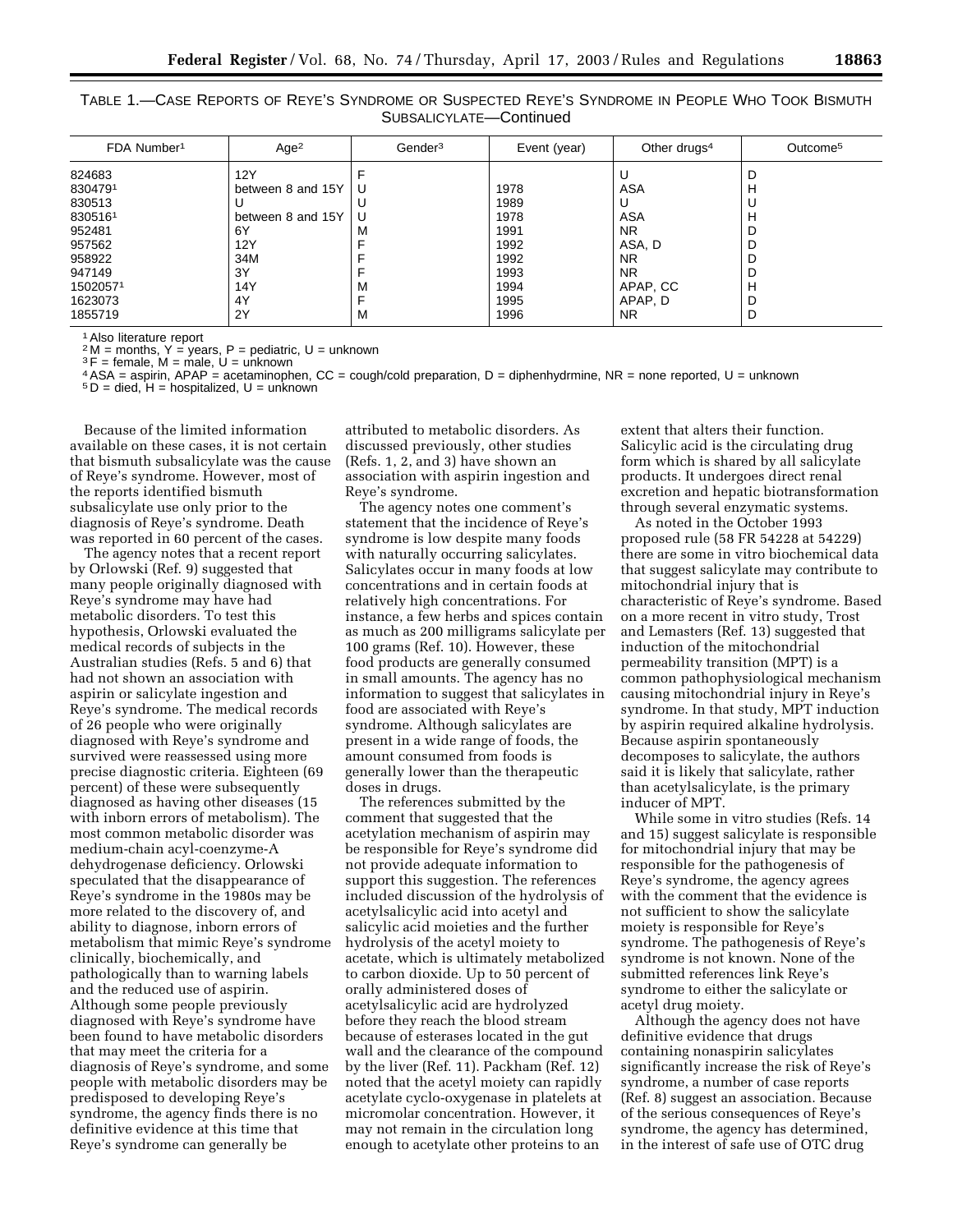products containing nonaspirin salicylates, these products should bear a warning to alert consumers that children and teenagers recovering from chicken pox or flu-like symptoms should not use these products.

(Comment 2) Several comments contended that requiring a Reye's syndrome warning on the large number of drug products containing salicylates as inactive ingredients would reduce its effectiveness for products such as aspirin for which the warning is justified. The comments noted that salicylates are commonly used as flavorings in many OTC drugs, including mouth rinses, toothpastes, cough medications, stomach remedies, laxatives, stool softeners, and other mint-flavored oral medications. These flavorings impart a distinctive characteristic that cannot be readily duplicated using other ingredients.

The comments added that salicylates are used as buffers, stabilizing agents, and preservatives. Replacing salicylates with alternative excipients as buffering agents does not provide comparable hydrogen-ion concentration (pH) control, thereby increasing the risk of microbial contamination. Further, alternative buffering agents do not provide adequate suspension of the active ingredient, potentially leading to misdosing. The comments contended that practical replacements for salicylate excipients do not exist.

One comment concluded that the widespread presence of salicylates in prescription and OTC drugs, and foods, together with the very low reported incidence of Reye's syndrome in recent years, strongly suggests that exposure to nonaspirin salicylate inactive ingredients is not a risk factor for developing Reye's syndrome. The comment argued that a Reye's syndrome warning is not needed for drug products containing nonaspirin salicylates as inactive ingredients unless the products could be used to self-treat symptoms such as nausea, diarrhea, and vomiting (which may be early signs of Reye's syndrome). The comment projected a significant economic impact in the cost of relabeling drugs containing salicylates as inactive ingredients.

The agency discussed one report in the October 1993 proposed rule (58 FR 54228 at 54229) of Reye's syndrome associated with a drug product containing a nonaspirin salicylate as an inactive ingredient. This case resulted in the death of a child treated with a theophylline drug product that contained calcium salicylate as an emulsifying agent. The report provided minimal information. Other than this case report, the agency is not aware of

any data supporting an association of Reye's syndrome with salicylate inactive ingredients. The concentration of salicylates contained as inactive ingredients in OTC drug products is generally low and the mechanism of action responsible for the development of Reye's syndrome is unknown. Therefore, the agency does not have sufficient data and information at this time to require a Reye's syndrome warning on OTC drug products containing salicylates as inactive ingredients. In the event additional data become available on the association of salicylates, as inactive ingredients, with Reye's syndrome, the agency will reconsider this position.

(Comment 3) Several comments asserted that the use of the same warning for OTC drug products containing bismuth subsalicylate and aspirin is inappropriate. The comments stated that the purpose of the current voluntary warning on OTC overindulgence drug products containing bismuth subsalicylate is different from that for aspirincontaining OTC drug products, in that it is intended to discourage attempts to self-treat symptoms (nausea and vomiting) that may be early signs of Reye's syndrome. Because the intended uses for aspirin (minor aches and pains and fever) are different, the comments contended that the warnings should be different.

The agency agrees that the warning on bismuth subsalicylate products that mentions nausea and vomiting is helpful in discouraging self-treatment of symptoms that may be early signs of Reye's syndrome and in encouraging prompt medical attention. Likewise, people who take an aspirin product for aches and pains and fever related to the flu could also have nausea and vomiting. Regardless of the product's indication, the warning statement is intended to alert consumers when they should not use the products and that prompt medical attention should be sought if certain symptoms are present. Therefore, based on the information available suggesting that Reye's syndrome is associated with both aspirin and nonaspirin salicylates, the agency has determined that the warning statement in this final rule should be the same for all OTC drug products containing salicylates as an active ingredient.

(Comment 4) One comment urged the agency not to include Reye's syndrome symptoms on aspirin-containing products, asserting that this additional language is beyond the scope of traditional or appropriate label warnings, *i.e.,* providing sufficient

information for consumers' safe and effective use of an OTC drug product. The comment suggested that knowledge of Reye's syndrome symptoms may be important for the safe use of OTC drug products containing bismuth subsalicylate, but it is not needed for the safe and effective use of aspirin. Noting the agency's rejection of a recommendation to include symptoms in the Reye's syndrome warning in current § 201.314(h)(1) (*see* the March 7, 1986, final rule (51 FR 8180 at 8181)), the comment suggested that the agency's rationale still applies today. The comment further suggested that the listing of symptoms in the warning may cause consumers to believe that the common symptoms of nausea and vomiting or fever should prompt a call to a doctor.

Another comment suggested that the addition of nausea, vomiting, and fever to the Reye's syndrome warning is redundant because consumers are already familiar with these common symptoms of flu. Pointing out that the labeling type size is already small due to the amount of required label information, the comment asserted that this additional verbiage would decrease label readability and the conspicuousness of the warning.

The agency disagrees with the comment's assertion that including the symptoms in the warning is beyond the scope of traditional or appropriate OTC drug label warnings. Warnings for certain ingredients caution consumers to consult a doctor or to discontinue use of the product if specific symptoms appear. For example, the warning in § 340.50(c)(1) (21 CFR 340.50(c)(1)) alerts consumers of the specific symptoms of excessive caffeine consumption, stating in part: ''\* \* \* too much caffeine may cause nervousness, irritability, sleeplessness, and, occasionally, rapid heart beat.'' A proposed warning for products containing aspirin and other salicylates states: ''If ringing in the ears or a loss of hearing occurs, consult a doctor before taking any more of this product.'' (*See* 53 FR 46204 at 46256, November 16, 1988.) Thus, symptoms have traditionally been included in warnings for certain OTC drug products.

As one comment noted, the agency rejected a recommendation for including symptoms in the Reye's syndrome warning in 1986. FDA has reconsidered this position, and now recognizes increased value in information on the symptoms of Reye's syndrome that can be particularly helpful to alert consumers of the potential situations where problems could arise with the use of these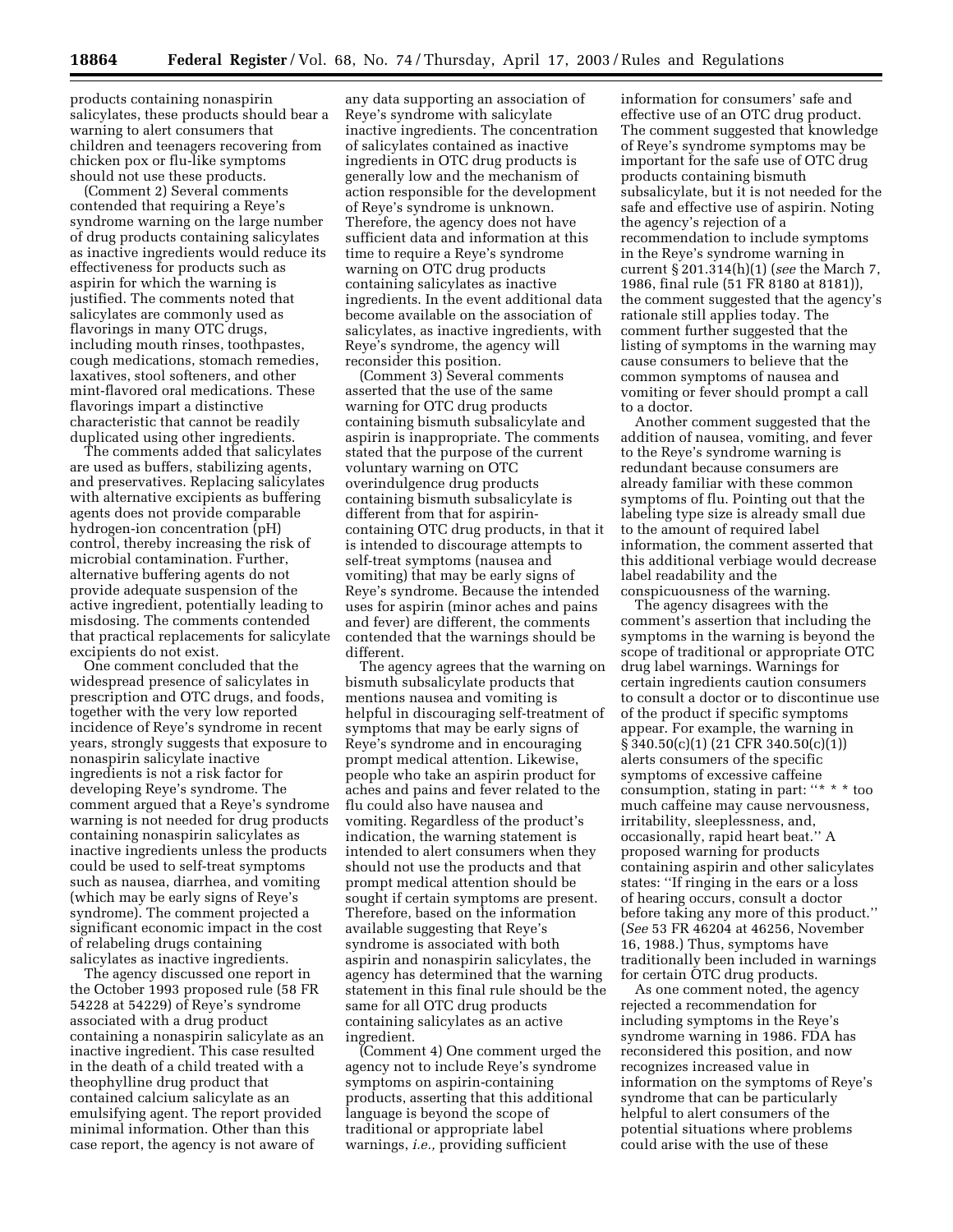products. Listing the early symptoms of Reye's syndrome will help alert consumers to contact a doctor during the early stages of the syndrome, when a better outcome is expected.

(Comment 5) Noting that the medical literature demonstrates that fever is not a symptom of Reye's syndrome, two comments recommended that the agency modify the proposed warning by deleting ''fever'' from the list of Reye's syndrome symptoms. The comments also cited a conclusion from the National Institutes of Health Consensus Development Conference (Ref. 16) that ''neither fever nor jaundice is usually present'' as a symptom of Reye's syndrome.

One comment stated that the proposed list of Reye's syndrome symptoms is incomplete because important symptoms (*e.g.,* lethargy, confusion, aggressiveness) were not included. The comment noted that by omitting some important symptoms from the list, parents may not seek emergency treatment for a child with Reye's syndrome. The comment added that the proposal overwarns by including fever, and parents may call a doctor whenever a fever is present.

Fever is not a generally recognized symptom of Reye's syndrome. Thus, the term ''fever'' is being deleted from the proposed warning. While nausea and vomiting are easily recognizable, early symptoms of Reye's syndrome, the agency agrees with the comment that adding other associated symptoms would more accurately reflect the situation in which parents and young people need to be concerned about the possibility of Reye's syndrome. The agency has also considered that label space is limited and believes the broad term ''changes in behavior'' is understood by consumers and covers the symptoms mentioned by the comment. When changes in behavior are associated with nausea and vomiting it is important to seek medical care as soon as possible. Therefore, the warning statement includes the phrase, ''if changes in behavior with nausea and vomiting occur.''

(Comment 6) One comment contended that there is no scientific evidence of an association between Reye's syndrome and the use of aspirin by children and teenagers who ''are recovering from'' chicken pox, flu, or flu symptoms. The comment stated that while a warning about the recovery period from a preceding illness may be appropriate for products used to treat, and possibly mask, the early symptoms of Reye's syndrome, such a warning on aspirin is not supported by the studies that have been reported to show an

association with aspirin. Further, such a warning is inconsistent with the message repeatedly given to the public that aspirin should not be used for the symptoms of flu or chicken pox.

The comment stated that the studies used by FDA to support the regulation provide no evidence that aspirin taken while recovering from chicken pox or flu (but not for chicken pox or flu symptoms themselves) increases the risk of Reye's syndrome. Unless further studies show that there is a risk in taking aspirin for situations other than the symptoms of flu or chicken pox, the comment contended there is no basis for the proposed change. Any use of aspirin while ''recovering from'' these illnesses would be for residual symptoms of chicken pox or flu and therefore would be covered by the current warning.

The agency disagrees with the comment. As stated in the agency's May 1993 proposed rule (58 FR 26886 to 26887), Reye's syndrome most commonly occurs following influenza, chicken pox, and several other common viral infections. As symptoms of the initial viral illness begin to diminish or clear, the dramatic symptoms of Reye's syndrome (i. e., intractable vomiting, lethargy, or delirium) begin (Ref. 17). It is not clear that aspirin or other salicylate use in children is safe at any time from onset to complete recovery from the initial viral illness. Some of the residual symptoms, including fever, associated with the initial viral illness may still be present at the time that symptoms of Reye's syndrome develop. Although fever is not usually a symptom of Reye's syndrome and aspirin is not used to treat the symptoms of Reye's syndrome, it may be used to treat lingering symptoms of the initial viral illness in some people. Thus, the agency believes it is important that aspirin and other salicylates not be given to children and teenagers when flu symptoms are present or when the symptoms are disappearing and the child seems to be recovering from the illness (58 FR 26886 at 26887). The warning for OTC aspirin drug products should be consistent with that for other salicylates and include a broad warning not to use the product both during the illness and during recovery. Therefore, the agency is retaining the proposed phrase ''who have or are recovering from'' in this final rule.

(Comment 7) Two comments recommended that the word ''flu'' not be included in the proposed Reye's syndrome warning. One comment noted that, in issuing the current aspirin label regulation in 1988, FDA refused to expand the warning beyond ''chicken pox or flu symptoms,'' based on the PHS study on which it relied for scientific justification for the warning requirement. The comment asserted that adding the word ''flu'' would provide no new information and may confuse consumers who are unable to differentiate ''flu'' from flu symptoms. The other comment recommended that the words ''flu symptoms'' not be included in the warning because they are redundant and likely to confuse consumers. The comment recommended that the agency use only one of these in the warning.

The agency disagrees with the comments that use of the words ''flu symptoms'' along with the word ''flu'' is redundant, but agrees that including both in the warning may confuse some consumers who may be unable to differentiate ''flu'' from ''flu symptoms.'' Therefore, the agency is replacing ''flu'' and ''flu symptoms'' with ''flu-like symptoms,'' as this description broadens the warning to help consumers who may not be sure the symptoms are due to the flu.

(Comment 8) One comment asserted that the proposed amendment would remove the reference to consult a doctor, and would significantly undermine a doctor's ability to prescribe aspirin under certain circumstances despite the reported risk of Reye's syndrome. The comment stated that the proposed warning simply directs children and teenagers not to use the drug, whereas the current warning cautions against use ''before a doctor is consulted about Reye's syndrome.'' Further, while there may be no conditions for which bismuth subsalicylate should be used in children or teenagers having chicken pox or flu symptoms, aspirin has other important uses that might justify a physician's recommendation that it be used, despite the warning. The comment explained that if a doctor believes that a child suffering from the pain and disability of juvenile rheumatoid arthritis should use aspirin, and the benefits outweigh the risks, the doctor should be able to make a patient-specific assessment of risks, and consumers should not be afraid to follow the doctor's advice. The comment concluded that without justification, it is inappropriate to reverse the reasoned position held by the agency in 1982 (47 FR 57886 at 57895, December 28, 1982) in which the suggested warning against salicylate use in children did not apply to all circumstances, but included the phrase ''unless directed by a doctor.'' The agency stated that the possible benefits of salicylates might outweigh the risk of Reye's syndrome in certain cases such as juvenile rheumatoid arthritis.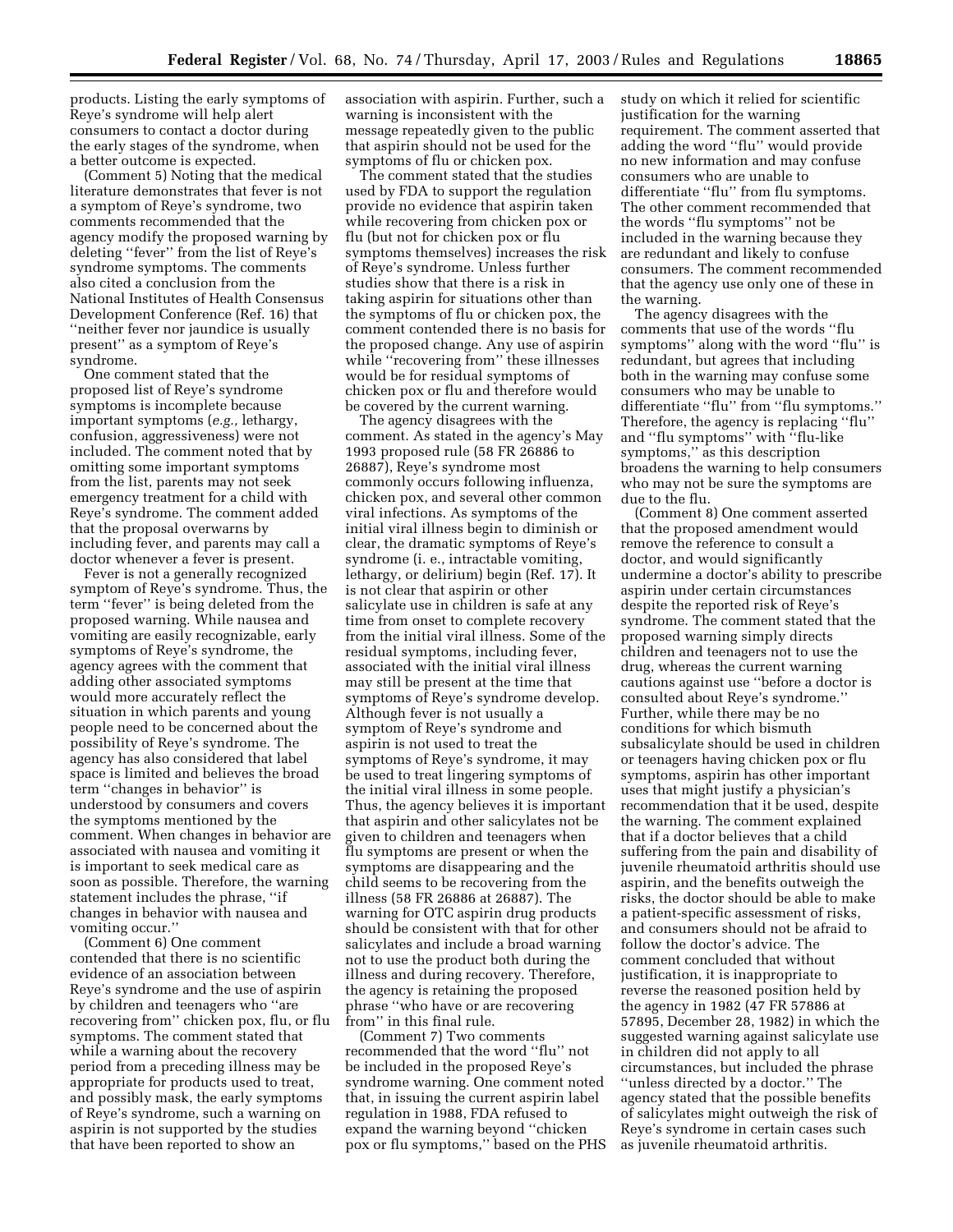The agency disagrees with the comment that a doctor's advice to take an aspirin-containing drug in limited circumstances will be undermined or that consumers will be frightened from using the drug at the direction of a doctor if the revised Reye's syndrome warning is used in the product's labeling. Salicylates (including aspirin) should not be given to, or used by, children and teenagers who have or are recovering from certain viral illnesses. In most conditions for which aspirin is indicated there are alternative medications that doctors can recommend. In rare instances where other medications are contraindicated, a patient's doctor may determine that the benefits of aspirin use outweigh the risks. In those cases, it is still possible for the doctor to override the label warning if, in his or her judgment, aspirin should be used. The agency believes the revised warning continues to reflect the agency's 1982 position.

(Comment 9) One comment recommended that the agency modify the proposed warning to include ''while using this medication'' as follows: ''If nausea, vomiting, or fever occur while using this medication, consult a doctor because these symptoms could be an early sign of Reye's syndrome, a rare but serious illness.'' The comment stated that reference to indications and adverse effects that are similar may be confusing to consumers, who may assume that the presence of nausea, vomiting, or fever alone is an absolute indication of Reye's syndrome. The comment suggested this change would convey a clearer message that this drug, when used to treat the symptoms of a viral illness in children and teenagers, may precipitate Reye's syndrome.

The agency does not believe the proposed warning suggests that any individual symptom is an absolute indication of Reye's syndrome. However, the agency has deleted ''fever'' and added ''changes in behavior'' to the list of symptoms to more accurately reflect the symptoms associated with the development of Reye's syndrome. (*See* section II, comment 5 of this document.) The agency is adding the phrase ''when using this product'' to convey a clearer message that the drug, when used to treat the symptoms of a viral illness, may precipitate Reye's syndrome.

(Comment 10) Noting that pediatric nurse practitioners have been a source of primary health care to children and teens for over 25 years, one comment suggested amending the proposed Reye's syndrome warning by replacing ''doctor'' with ''health-care professional.''

The agency agrees with the comment that health care professionals play important roles in delivering clinical services directly to consumers and may sometimes serve as primary medical care providers. However, because of the serious consequences of Reye's syndrome the agency believes that a doctor should be consulted if symptoms associated with Reye's syndrome (*e.g.,* changes in behavior with nausea and vomiting) occur after taking a salicylate. In addition, the agency believes that the use of the term ''doctor'' is consistent with other OTC drug product labeling warnings. As discussed in the OTC labeling requirements final rule (64 FR 13254 at 13261, March 17, 1999), the agency determined that questions related to certain conditions and symptoms are best answered by a doctor who is trained and licenced specifically to make a differential diagnosis and to treat disease entities. Therefore, the agency is retaining the term ''doctor'' in the warning.

(Comment 11) Two comments stated that due to economic hardship, 6 months was too short to revise labels, dispose of existing label stock, relabel product, and initiate the distribution process. Therefore, one comment requested that the agency consider an 18-month implementation date instead of the proposed 6 months. Another comment requested 12 months. One comment stated that labeling changes could be made more efficiently if multiple rulings for similar products become effective simultaneously. The comment suggested that the agency incorporate all revisions into the final monograph for OTC internal analgesic drug products to decrease costs.

The agency agrees with the comments that 6 months may not be a reasonable amount of time for manufacturers to implement the required warning for salicylate-containing drug products. The labeling for most OTC drug products (those containing aspirin) covered by this final rule already includes a Reye's syndrome warning similar to the warning in this final rule, and most manufacturers would need to make only minor labeling revisions. Because of the large number of affected products and because many of these products are internal analgesics that contain aspirin and already have a Reye's syndrome warning, the agency is providing that the compliance dates for those products to incorporate the new warning will be established when the final monographs for OTC internal analgesic, antipyretic, and antirheumatic drug products and OTC menstrual drug products are published in a future issue of the **Federal Register**. Thus, all of the

labeling revisions required by those final monographs and the new Reye's syndrome warning can be implemented at the same time. The agency currently expects those final monographs or portions of the final monographs to publish within the next 18 to 24 months. Thus, any economic hardship on manufacturers of these products is greatly reduced or eliminated.

Manufacturers of OTC antidiarrheal drug products have 12 or 24 months to implement the new Reye's syndrome warning, which will be done concurrently with implementation of the labeling in the final monograph for those drug products, published elsewhere in this issue of the **Federal Register**. Because the Reye's syndrome warning is only one small part of the labeling for OTC antidiarrheal drug products containing bismuth subsalicylate, the agency is requiring all labeling for those products to be implemented at the same time. Manufacturers of OTC overindulgence drug products also have 12 or 24 months to implement the new Reye's syndrome warning. Because the agency does not currently expect the final rule for those products to publish in the next 18 to 24 months, it is requiring those products to include the Reye's syndrome warning before the final monograph is published. There are a limited number of affected products in this product category, and any economic costs for manufacturers of those products should be minimal. All manufacturers are encouraged to incorporate this new warning information into product labeling if they print new labeling before the required implementation times.

Although this final rule may have an economic impact on a few manufacturers, the agency concludes that the potential benefits of the rule, including reduced risk of adverse effects, override these economic concerns. (*See* section II, comment 1 of this document.)

## **III. The Agency's Final Conclusions**

The agency has determined that the Reye's syndrome warning should apply to all oral and rectal OTC drug products containing salicylates as active ingredients, regardless of their intended use. Therefore, the requirement for a Reye's syndrome warning for aspirin and nonaspirin salicylates (including bismuth subsalicylate) will appear in one location (§ 201.314(h)). A reference to this warning is included in § 335.50(c)(2)(i)(A) (21 CFR  $335.50(c)(2)(i)(A))$  of the final monograph for OTC antidiarrheal drug products. A reference will also be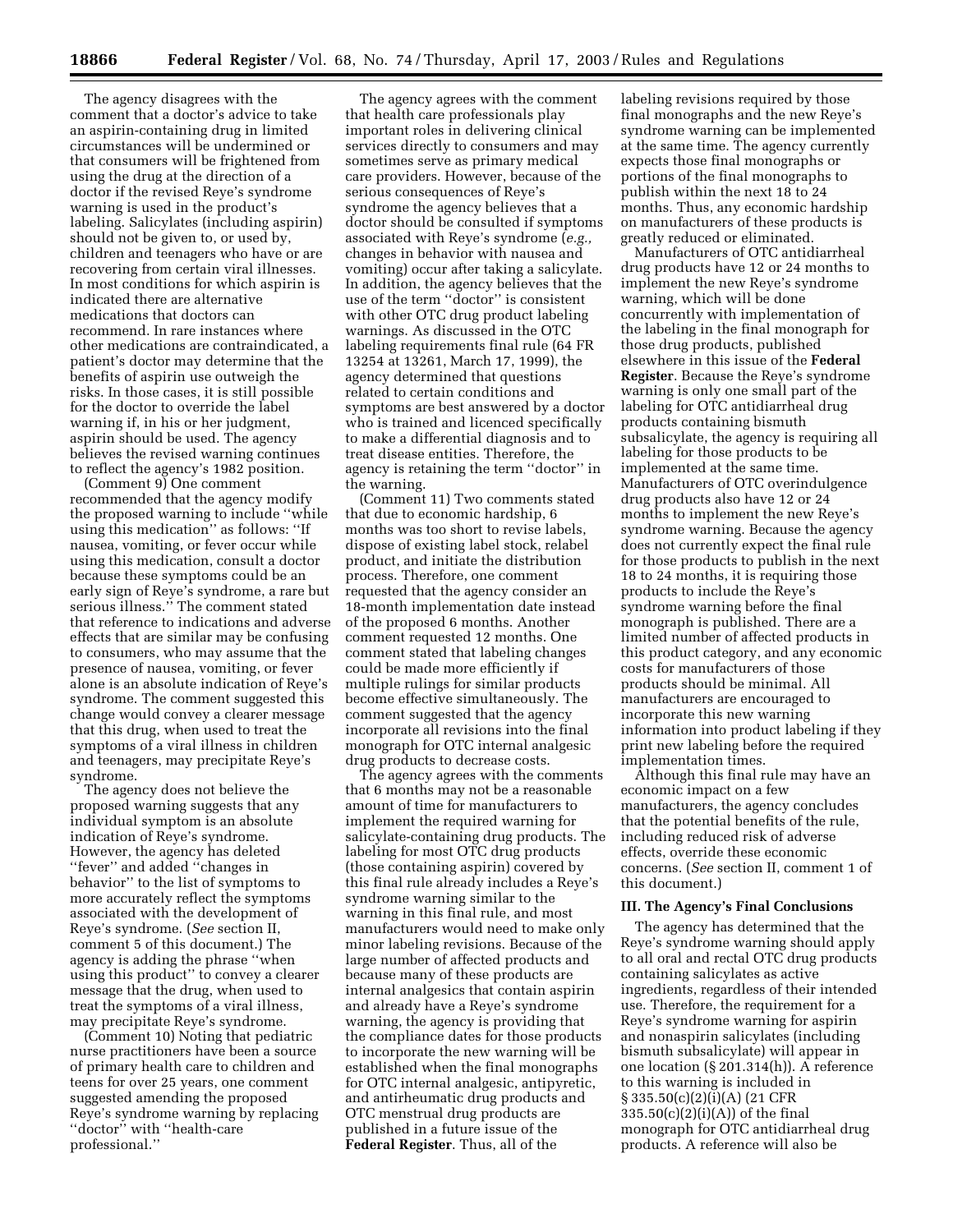included in 21 CFR part 343 in the final monograph for OTC internal analgesic, antipyretic, and antirheumatic drug products and in part 357, subpart J, in the final monograph for OTC overindulgence drug products, when the monographs for those products are finalized. Other labeling that was proposed in § 357.950 for drug products for the relief of symptoms associated with overindulgence in food and drink will be finalized in a future issue of the **Federal Register**. The OTC drug product labeling format and content requirements in  $\S 201.66(c)(5)(ii)(A)$ state that the warning in § 201.314(h)(i) shall follow the subheading ''Reye's syndrome:''.

Mandating warnings in an OTC drug monograph does not require a finding that any or all of the OTC drug products covered by the monograph actually caused an adverse event, and FDA does not so find. Nor does FDA's requirement of warnings repudiate the prior OTC drug monographs and monograph rulemakings under which the affected drug products have been lawfully marketed. Rather, as a consumer protection agency, FDA has determined that warnings are necessary to ensure that these OTC drug products continue to be safe and effective for their labeled indications under ordinary conditions of use as those terms are defined in the Federal Food, Drug, and Cosmetic Act. This judgment balances the benefits of these drug products against their potential risks (*see* 21 CFR 330.10(a)).

FDA's decision to act in this instance need not meet the standard of proof required to prevail in a private tort action (*Glastetter* v. *Novartis Pharmaceuticals, Corp.*, 252 F.3d 986, 991 (8th Cir. 2001)). To mandate warnings, or take similar regulatory action, FDA need not show, nor do we allege, actual causation. For an expanded discussion of case law supporting FDA's authority to require such warnings, *see* Labeling of Diphenhydramine-Containing Drug Products for Over-the-Counter Human Use, final rule, 67 FR 72555 (December 6, 2002).

### **IV. Analysis of Impacts**

FDA has examined the impacts of the final rule under Executive Order 12866, the Regulatory Flexibility Act (5 U.S.C. 601–612), and the Unfunded Mandates Reform Act of 1995 (2 U.S.C. 1501 *et seq.*). Executive Order 12866 directs agencies to assess all costs and benefits of available regulatory alternatives and, when regulation is necessary, to select regulatory approaches that maximize net benefits (including potential economic, environmental, public health

and safety, and other advantages; distributive impacts; and equity). Under the Regulatory Flexibility Act, if a rule has a significant economic impact on a substantial number of small entities, an agency must analyze regulatory options that would minimize any significant impact of the rule on small entities. Section 202(a) of the Unfunded Mandates Reform Act of 1995 requires that agencies prepare a written statement of anticipated costs and benefits before proposing any rule that may result in an expenditure in any one year by State, local, and tribal governments, in the aggregate, or by the private sector of \$100 million (adjusted annually for inflation). The rules that led to the development of this final rule were published in 1993, before the Unfunded Mandates Reform Act of 1995 was enacted. The agency explains in this final rule that the final rule will not result in an expenditure in any one year by State, local, and tribal governments, in the aggregate, or by the private sector, of \$100 million.

The agency concludes that this final rule is consistent with the principles set out in Executive Order 12866 and in these two statutes. This final rule is not a significant regulatory action as defined by the Executive order and so is not subject to review under the Executive order. The Unfunded Mandates Reform Act does not require FDA to prepare a statement of costs and benefits for this final rule, because the final rule is not expected to result in any 1-year expenditure that would exceed \$100 million adjusted for inflation. The current inflation adjusted statutory threshold is about \$110 million.

The purpose of this final rule is to revise the Reye's syndrome warning that is already required for OTC drug products that contain aspirin for use by children and adolescents and to extend the requirement to those products that contain nonaspirin salicylates (including bismuth subsalicylate) as active ingredients. The revised warning is similar to the voluntary warning already included on some OTC antidiarrheal and overindulgence drug products that contain bismuth subsalicylate. This final rule is intended to bring uniformity and consistency to the labeling of OTC drug products containing aspirin and nonaspirin salicylates.

#### *A. Benefits*

The revised warning will inform consumers of the symptoms of Reye's syndrome and advise that aspirin or nonaspirin salicylate (including bismuth subsalicylate) drug products should not be given to children or

teenagers who have or are recovering from chicken pox or flu-like symptoms. As stated in the October 1993 proposed rule (58 FR 54228), the agency has reconsidered the need to include all OTC drug products containing salicylates in this required warning. Fifteen adverse drug reports linking bismuth subsalicylate with Reye's syndrome have been entered into the agency's database since March 1991, when the first Reye's syndrome death associated with bismuth subsalicylate was reported to the agency (Refs. 8 and 18). Most of these cases occurred in children, and deaths were reported in the majority of these cases.

FDA cannot quantify the expected benefits of this rule, because it lacks the data to conduct a quantitative risk assessment. The agency notes, however, that in most disease surveillance systems, reported cases are recognized to represent only a fraction of the actual total. Reye's syndrome is manifested by a change in mental status ranging from lethargy to delirium, seizures, and respiratory arrest (Ref. 19). Mortality is related to the stage of coma at the time of hospital admission and has been estimated to be as high as 40 percent (Ref. 19). It has been estimated that 30 percent of Reye's syndrome patients who deteriorate to the stage of neurologic seizure, and survive, develop serious neurologic sequelae. Thus, alerting consumers to the early symptoms of Reye's syndrome is essential so that prompt medical treatment can be obtained, with a better prognosis for the patient.

#### *B. Costs*

Based on information in the agency's drug listing system, there are between 900 and 1,500 manufacturers and distributors that together produce about 5,000 OTC drug products containing salicylates as an active ingredient that will be affected by this final rule. Over 90 percent of these products are internal analgesic, antipyretic, and antirheumatic drug products, which may have more than one stock keeping unit (SKU) (individual products, packages, and sizes). Because the majority of the products already include a warning statement that is similar to the labeling required by this final rule, most changes will be minor. Further, the cost to implement the new warning statement should be negligible because the agency is providing that the warning can be coordinated with the other labeling changes that will be included in a future final monograph for those products.

As discussed elsewhere in this issue of the **Federal Register**, about 8 percent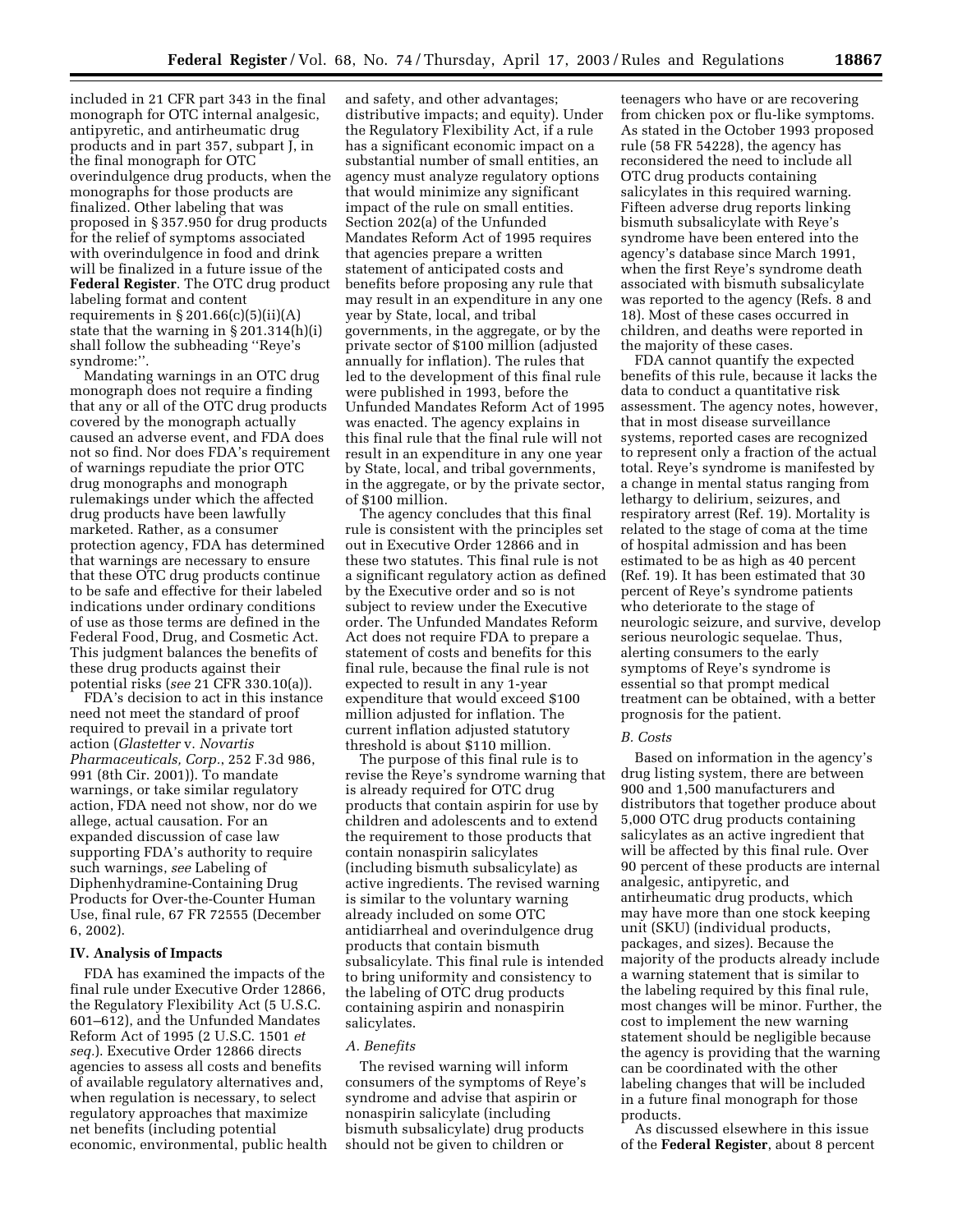(400) of the affected products are antidiarrheal drug products that contain bismuth subsalicylate as the active ingredient. The cost to implement the new Reye's syndrome warning for those products is significantly mitigated because the warning will be incorporated into the new labeling for those products as a result of publication of the final monograph for OTC antidiarrheal drug products.

The remaining 2 percent (100) of affected products includes OTC drug products containing aspirin and nonaspirin salicylates marketed under an NDA or ANDA or marketed under the tentative final monograph for OTC overindulgence drug products. A number of the overindulgence drug products that contain bismuth subsalicylate as the active ingredient also bear antidiarrheal claims and, thus, will need to be relabeled as a result of publication of the final monograph for those drug products. The cost to add a warning to product labeling generally averages about \$2,000 to \$3,000 per SKU. Thus, the cost for these products to be relabeled is estimated to be between \$200,000 and \$300,000.

#### *C. Small Business Impacts*

Census data provide aggregate industry statistics on the total number of manufacturers for Standardized Industrial Classification Code 2384 Pharmaceutical Preparations by establishment size, but do not distinguish between manufacturers of prescription and OTC drug products. According to the U.S. Small Business Administration (SBA) designations for this industry, however, over 92 percent of the roughly 700 establishments and over 87 percent of the 650 firms are small. (Because census size categories do not correspond to the SBA designation of 750 employees, these figures are based on 500 employees.)

The agency's drug listing system indicates that between 900 and 1,500 marketers will need to relabel as the result of this final rule. Thus, the agency believes that many of the manufacturers affected by this final rule would be small. However, the cost of relabeling of private label products is incurred by the private label manufacturers, not the individual small marketers. The effect on individual firms will vary with the number of the firm's SKUs that require relabeling and the size and cost of the firm's labeling inventory. Most small firms will not incur significant regulatory costs because they manufacture few affected SKUs and use less expensive labeling stock. Because most firms will be able to incorporate these required changes when

incorporating other regulatory requirements, this final rule should have a minimal economic impact on small entities.

## *D. Alternatives*

The agency considered and rejected a more costly alternative that would have required all products to be relabeled within 12 to 18 months of publication of this final rule in the **Federal Register**, with a multimillion dollar cost to industry based on the potential number of affected products. Because 80 percent of the products (a number of which have multiple SKUs) already have a Reye's syndrome warning on their label, the agency concluded that the incremental benefits of a reworded warning did not outweigh the costs. As discussed in section II, comment 11 of this document, the agency has set the implementation date of this final rule for the Reye'syndrome warning for OTC antidiarrheal drug products that contain bismuth subsalicylate as an active ingredient to coincide with the compliance dates for the final monograph for those drug products. The agency considers this a reasonable time for manufacturers to implement these final rules, and the costs associated with implementation will be less for one label change than for two label changes. The agency has also set the compliance dates for the majority of the products (internal analgesic, antipyretic, and antirheumatic) affected by this final rule to coincide with the final monograph for those drug products, to be published in the future. The agency encourages manufacturers to relabel their products voluntarily, if new labeling is implemented before that final monograph publishes.

The agency considered, but rejected, an exemption from coverage for small entities because the new labeling information is also needed by consumers who purchase products marketed by those entities. However, longer compliance dates are being provided for antidiarrheal and overindulgence drug products containing bismuth subsalicylate with annual sales less than \$25,000 (an additional 12 months) and for products containing aspirin and nonaspirin salicylates marketed under an NDA or ANDA (an additional 6 months).

## *E. Conclusion*

The Unfunded Mandates Reform Act does not require FDA to prepare a statement of costs and benefits for this final rule, because the final rule is not expected to result in any 1-year expenditure that would exceed \$100 million adjusted for inflation. The

current inflation adjusted statutory threshold is about \$110 million.

This analysis shows that the agency has considered the burden to small entities and provided compliance dates that should significantly reduce the burden. Thus, the agency certifies that this final rule will not have a significant impact on a substantial number of small entities.

## **V. Paperwork Reduction Act of 1995**

FDA concludes that the warning statement set forth in this final rule is not subject to review by the Office of Management and Budget because it does not constitute a ''collection of information'' under the Paperwork Reduction Act of 1995 (44 U.S.C. 3501 *et seq.*). Rather, the required labeling is a ''public disclosure of information originally supplied by the Federal government to the recipient for the purpose of disclosure to the public'' (5 CFR 1320.3(c)(2)).

## **VI. Environmental Impact**

The agency has determined under 21 CFR 25.31(a) that this action is of a type that does not individually or cumulatively have a significant effect on the human environment. Therefore, neither an environmental assessment nor an environmental impact statement is required.

### **VII. Federalism**

FDA has analyzed this final rule in accordance with the principles set forth in Executive Order 13132. FDA has determined that the rule does not contain policies that have substantial direct effects on the States, on the relationship between the National Government and the States, or on the distribution of power and responsibilities among the various levels of government. Accordingly, the agency has concluded that the rule does not contain policies that have federalism implications as defined in the Executive order and, consequently, a federalism summary impact statement is not required.

#### **VIII. References**

The following references are on display in the Dockets Management Branch (*see* section I of this document) and may be seen by interested persons between 9 a.m. and 4 p.m., Monday through Friday.

1. Halpin, T. et al., ''Reye's Syndrome and Medication Use,'' *Journal of the American Medical Association*, 248:687–723, 1982.

2. Hurwitz, E. et al., ''Public Health Service Study of Reye's Syndrome and Medications: Report of the Pilot Study,'' *New England Journal of Medicine*, 313:849–857, 1985.